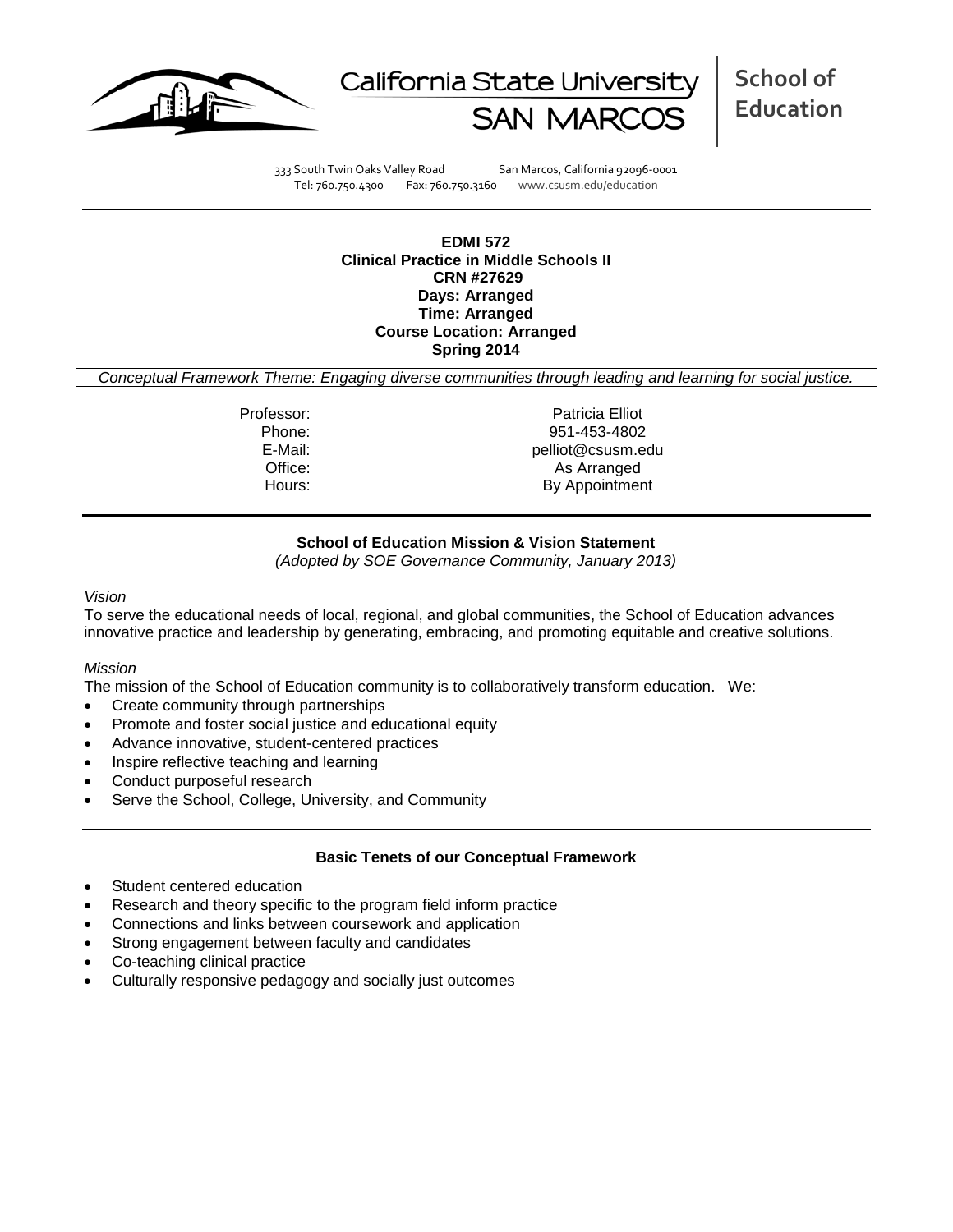## **COURSE DESCRIPTION**

Observation and teaching in selected schools under supervision of classroom teacher and university supervisor. *Graded Credit/No Credit. May not be taken for credit by students who have received credit for EDMS 561. Enrollment Restriction: Admission to the Multiple Subject Credential Program/Middle Level Emphasis.*

### **Material Needed**

Because this is a supervised clinical practice experience, the materials for this class include the *Assessment of Teacher Performance Expectations* form, the *Middle Level Professional Dispositions Rubric*, and the *Clinical Practice Summary* that may be found on the School of Education website for clinical practice. Additional materials on the website include the *Middle Level Clinical Practice*, along with other forms used in clinical practice. (www.csusm.edu/education/ClinicalPractice/HandbookML.html)

## **Taskstream Enrollment and Postings**

The School of Education uses Taskstream to manage candidates' TPE and disposition assessments. Candidates must be enrolled in Taskstream throughout the Multiple Subject Credential program(s). Enrollment fees are paid by going to [www.taskstream.com](http://www.taskstrem.com/) and registering for at least one year. After enrolling, to access the Multiple Subject Full Time Program, from your home page, find the Self-Enrollment area and click the *Enter Code* button. Then enter *msfttc* as the program code. If this is the correct program, click the *Enroll* button. The Multiple Subject Full Time Program, now will show up on your Taskstream home page when you log in. Be sure to remember your enrollment name and password.

### **Authorization to Teach English Learners**

This credential program has been specifically designed to prepare teachers for the diversity of languages often encountered in California public school classrooms. The authorization to teach English learners is met through the infusion of content and experiences within the credential program, as well as additional coursework. Candidates successfully completing this program receive a credential with authorization to teach English learners. *(Approved by CCTC in SB 2042 Program Standards, August 02)*

## **CLINICAL PRACTICE STUDENT LEARNING OUTCOMES**

#### **Candidates will:**

- Assess and instruct young adolescent students of various cultural and linguistic backgrounds in middle school classrooms
- Demonstrate successful performance of the Teacher Performance Expectations as assessed using the *Assessment of Teacher Performance Expectations* form
- Demonstrate successful performance of the Professional Dispositions as assessed using the *Middle Level Professional Dispositions Rubric*

#### **Student Learning Outcome Assessment Methods**

Observation by University Supervisor and On-Site Liaision of clinical performance objectives, Professional Dispositions, and Teacher Performance Expectations (TPEs)

Observations by the school-based cooperating teacher of the clinical practice performance objectives, Professional Dispositions and the Teacher Performance Expectations, (TPEs)

Completion of the Professional Dispositions rubric, the Assessement of Teacher Performance Expectations form, and Clinical Practice Summary form, summarizing performance and professional growth Both the evaluations and summary are developed with input from the Candidate's University Supervisor, Cooperating Teacher, and On-Site Liaison and signed by all parties.

### **Teacher Candidate Learning Outcomes**

Teacher Candidates will be required to complete a Teaching Performance Assessment, show proof of meeting Teacher Performance Expectations, and complete critical assessment tasks- specific assignments for this course. It is the Teacher Candidate's responsibility to understand expectations and complete assignments by stated due dates.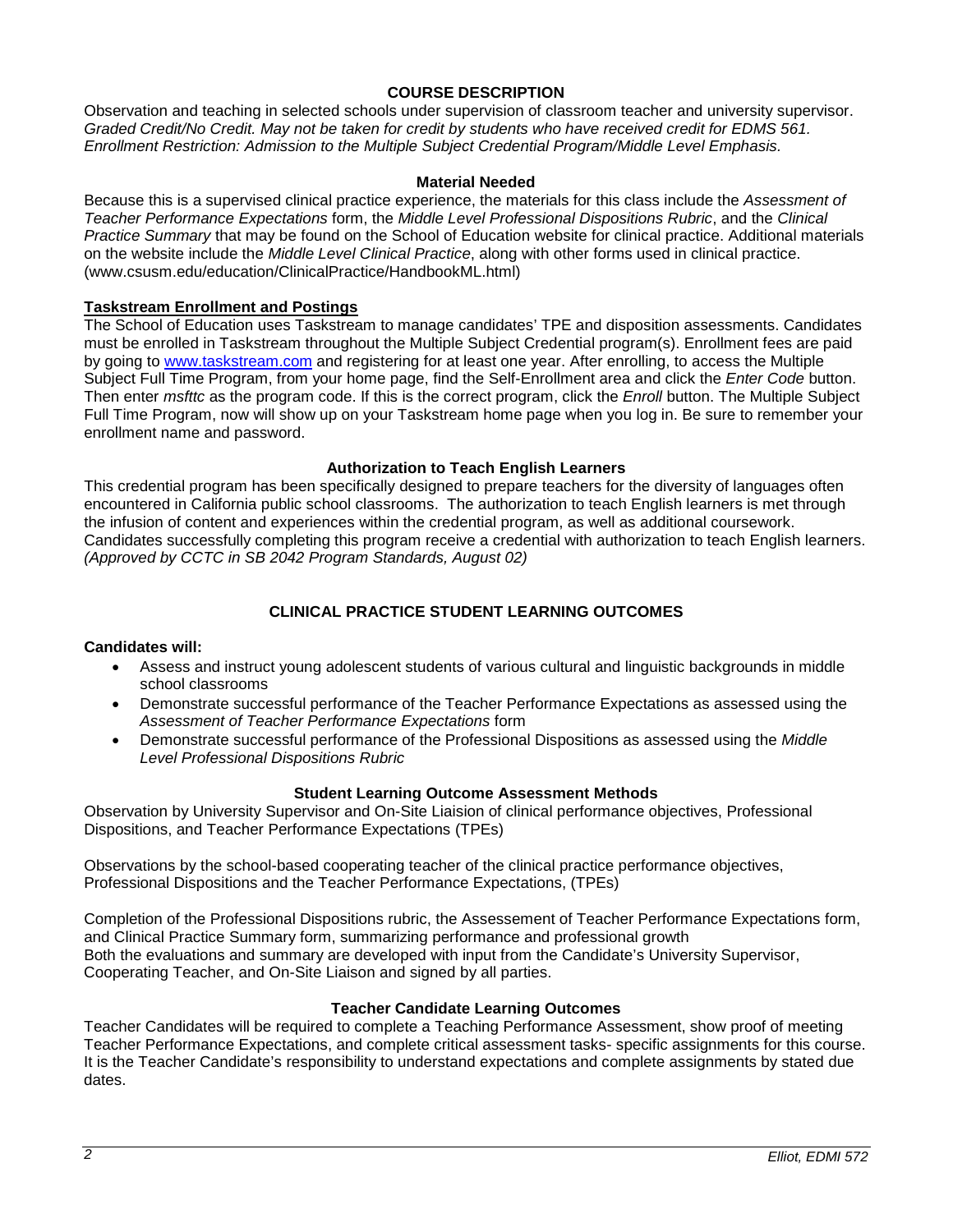### **California Teacher Performance Assessment (CalTPA)**

Beginning July 1, 2008 all California credential candidates must successfully complete a state-approved system of teacher performance assessment (TPA), to be embedded in the credential program of preparation. At CSUSM this assessment system is called the CalTPA or the TPA for short.

To assist your successful completion of the TPA, a series of informational seminars are offered over the course of the program. TPA related questions and logistical concerns are to be addressed during the seminars. Your attendance to TPA seminars will greatly contribute to your success on the assessment.

Additionally, SoE classes use common pedagogical language, lesson plans (lesson designs), and unit plans (unit designs) in order to support and ensure your success on the TPA and more importantly in your credential program.

The CalTPA Candidate Handbook, TPA seminar schedule, and other TPA support materials can be found on the SoE website:<http://www.csusm.edu/education/CalTPA/ProgramMaterialsTPA.html>

## **SUPERVISION REQUIREMENTS**

- 1. Each Teacher Candidate attends this clinical practice at their assigned school site as scheduled by program requirements and the specific school site calendar. The Candidate should adhere to the Cooperating Teacher's contract hours, attend staff meetings and other professional responsibilities, and be available to remain afterschool to plan and prepare. During the first six weeks of the semester, Candidates attend one day per week for the Observation/Participation period. During the second ten weeks of the semester, Candidates attend Monday through Thursday. They spend Fridays in their university courses.
- 2. Each Teacher Candidate in this clinical practice is observed by and meets with a University Supervisor and On-Site Liaison at least two times each to discuss his/her developing performance of the TPEs and to discuss clinical experiences in order to expand participants' knowledge of various assessment, planning and instructional strategies.
- 3. Each Teacher Candidate in this clinical practice works together with his/her Cooperating Teacher to plan and implement lessons. The Candidate plans all lessons, including the ones observed by the University Supervisor, in collaborative planning sessions. The Candidate writes a lesson plan for each of the lessons observed by the University Supervisor and On-Site Liaison and provides the University Supervisor, On-Site Liaison, and Cooperating Teacher a copy of the written lesson plan in advance, prior to teaching the lesson.
- 4. Each Teacher Candidate takes advantage of opportunities presented during this clinical practice experience to fulfill TPE 13: Professional Growth to engage in professional development activities and document the number of hours of professional development.
- 5. Each Teacher Candidate may develop a TPE portfolio binder to gather activities associated with each TPE to support their conversations about their progress with their University Supervisor, On-Site Liaion, and Cooperating Teacher. TPE binder dividers are located on the School of Education Clinical Practice website.
- 6. Each Candidate uses the specific enrollment code to enroll in Taskstream using to be able to access evaluations of their Professional Dispositions and TPEs.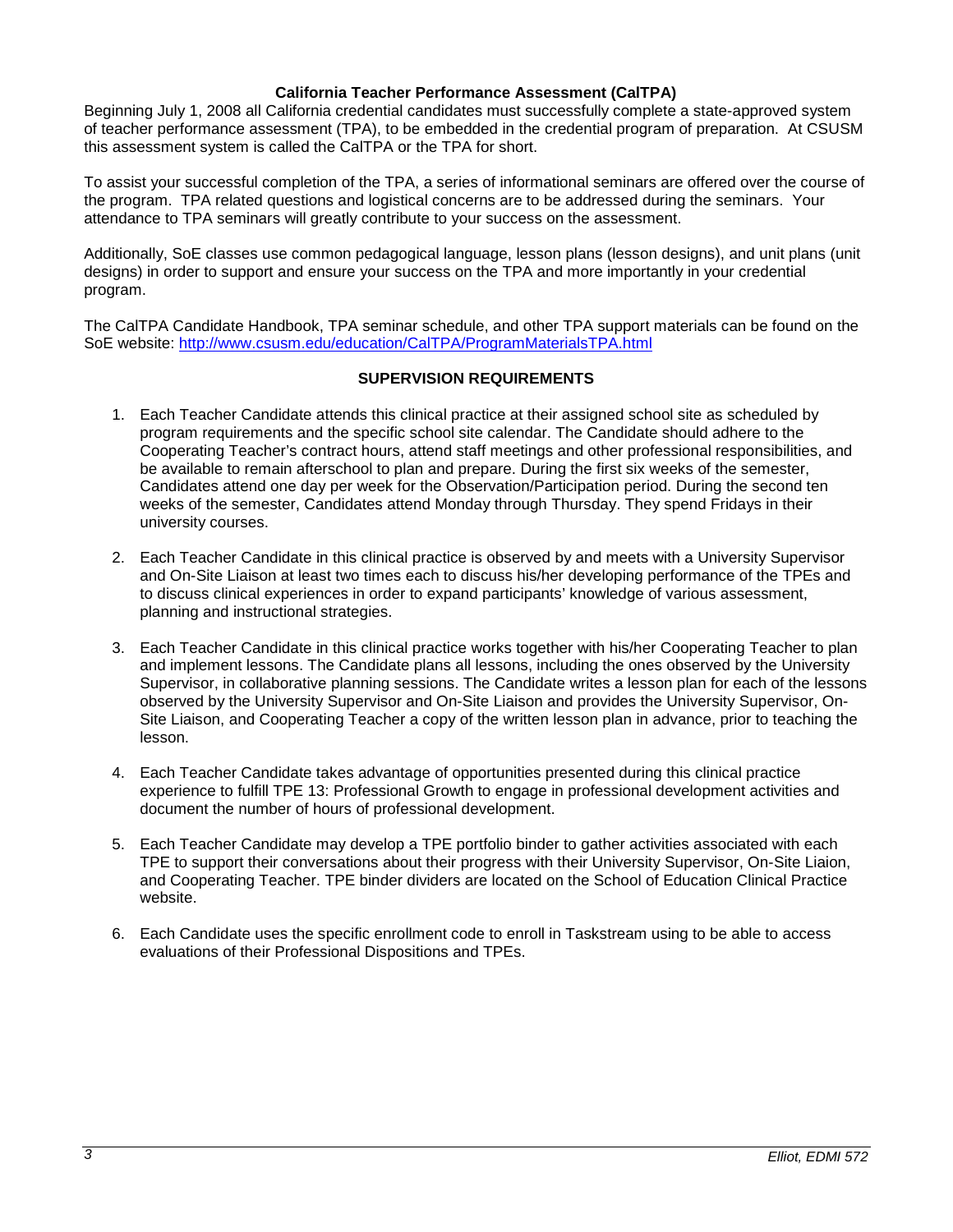## **Grading Scale**

# **Credit/No Credit**

The University Supervisor, in collaboration with the Cooperating Teacher and On-Site Liaison, completes the *Middle Level Professional Disposition Rubric*, the *Assessment of Middle Level TPEs*, and prepares a *Middle Level Clinical Practice Summary* based upon the observations of the University Supervisor, On-Site Liaison, and Cooperating Teacher. These documents are presented to the Teacher Candidate at the final meeting-conference, and all participants sign the documents. These documents serve as official verification of successful completion of Clinical Practice and are required for the University to be able to recommend a Candidate for a credential at the end of the program.

- 1. A grade of CREDIT (CR) or NO CREDIT (NC) will be assigned for clinical practice experiences by the University Supervisor. If a Teacher Candidate has not successfully met the *Middle Level Teacher Performance Expectations* at an appropriate level, ("approaching" in CPI, "meets" in CPII) or the *Middle Level Professional Dispositions* at an appropriate level ("approaching" in CPI, "meets" in CPII), the Candidate may be required to extend or repeat the experience.
- 2. If a Teacher Candidate is unsuccessful in a clinical practice experience, a grade of NO CREDIT will be given. Granting of an additional opportunity for clinical practice will be made based on the circumstances under which the original NO CREDIT was given.
- 3. Should a Teacher Candidate be in the potential situation of receiving NO CREDIT for clinical practice, the University Supervisor, On-Site Liaison, and Cooperating Teacher must complete a State of Concern (SOC) as soon as possible and provide copies to the Program Coordinator. The documentation in the SOC, the action plan, and the follow up steps to the plan are key documents that are used to verify inadequate performance in clinical practice, if the action plan is not achieved.
- 4. Should a second clinical practice experience be recommended, the Candidate must re-register for the clinical practice course prior to the new placement being made.

## **Conditions for Removal from School Site**

A candidate will be removed from the school site and a Statement of Concern documenting the situation will be written immediately if a candidate:

- 1. Endangers students or others;
- 2. Violates recognized codes of conduct, e.g. CSUSM Student Code of Conduct, CSUSM Academic Honesty Policy NEA Code of Ethics, CA Education Code Section 44932; and/or
- 3. Is dismissed from the classroom or school site by the cooperating professional or site or district administrator. (see *Statement of Concern- Guidelines* www.csusm.edu/education/ClinicalPractice/HandbookMS.html)

# **GENERAL CONSIDERATIONS**

## **Assessment of Professional Dispositions**

Assessing a Candidate's dispositions within a professional preparation program recognizes that teaching and working with learners of all ages requires not only specific content knowledge and pedagogical skills, but positive attitudes about multiple dimensions of the profession. The School of Education has identified six dispositions – social justice and equity, collaboration, critical thinking, professional ethics, reflective teaching and learning, and life-long learning - and developed an assessment rubric. For the *Middle Level Professional Dispositions* rubric, there are three levels of performance for each disposition: "*unacceptable"*, "*approaches", "meets"*. The rubric for the levels of performance offers measurable behaviors and examples for each disposition. The assessment of dispositions includes a self-assessment by the candidate and is designed to provide candidates with ongoing feedback for their growth in professional disposition. Candidates are expected to meet the level of "*meets"* during the program. See the rubric on the SoE website. (www.csusm.edu/education/ClinicalPractice/HandbookML.html)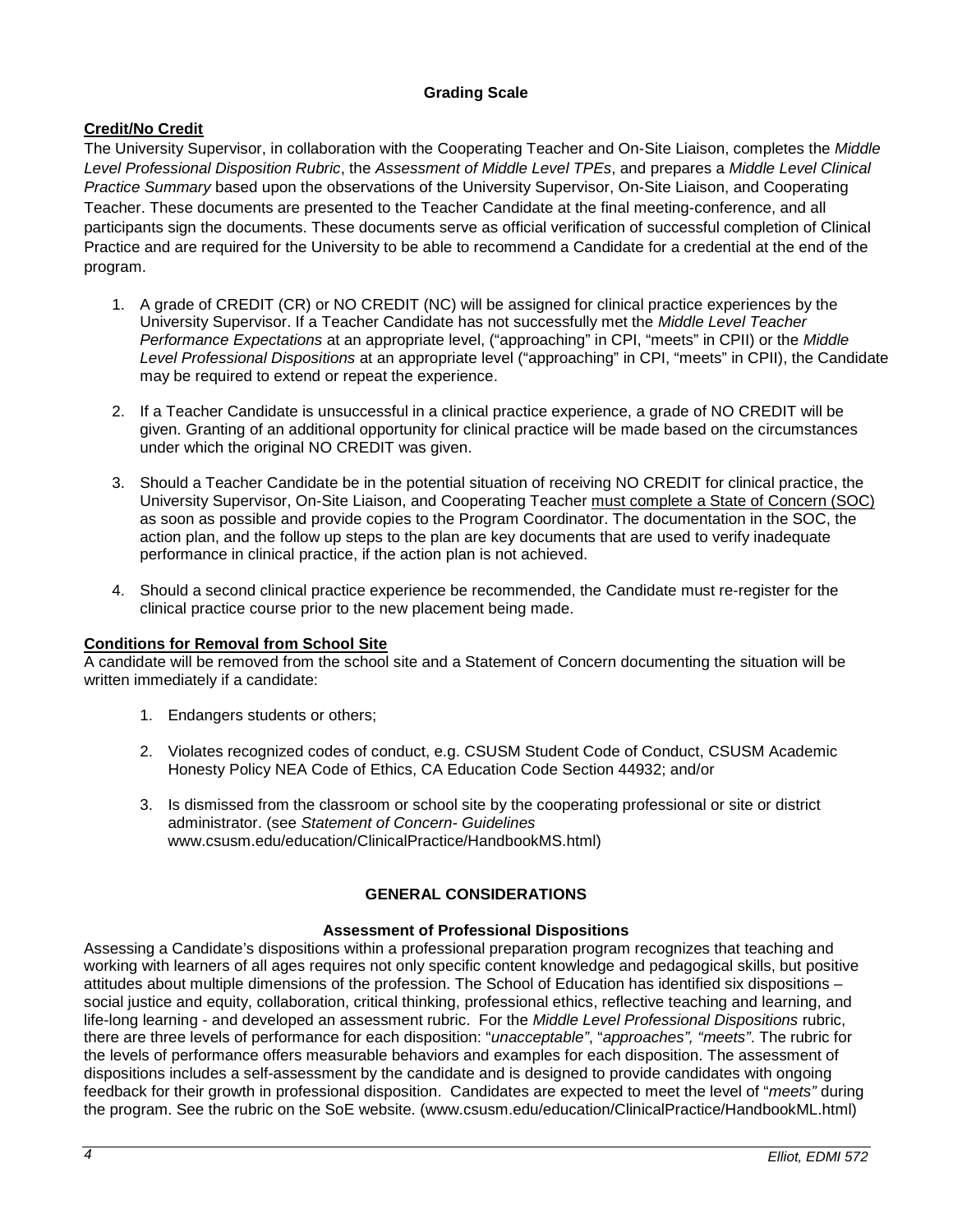### **School of Education Attendance Policy**

Due to the dynamic and interactive nature of courses in the School of Education, all candidates are expected to attend all classes and participate actively. At a minimum, candidates must attend more than 80% of class time, or s/he may not receive a passing grade for the course at the discretion of the instructor. Individual instructors may adopt more stringent attendance requirements. Should the candidate have extenuating circumstances, s/he should contact the instructor as soon as possible. *(Adopted by the COE Governance Community, December, 1997).*

## **Clinical Practice**

All teacher candidates are expected to be present at their assigned school site as scheduled by program requirements and the specific school site calendar and teaching contract. Should the teacher candidate have extenuating circumstances, s/he should contact the University Supervisor and Program Coordinator as soon as possible.

## **Students with Disabilities Requiring Reasonable Accommodations**

Candidates with disabilities who require reasonable accommodations must be approved for services by providing appropriate and recent documentation to the Office of Disable Student Services (DSS). This office is located in Craven Hall 4300, and can be contacted by phone at (760) 750-4905, or TTY (760) 750-4909. Candidates authorized by DSS to receive reasonable accommodations should meet with their instructor during office hours or, in order to ensure confidentiality, in a more private setting.

## **CSUSM Academic Honesty Policy**

"Students will be expected to adhere to standards of academic honesty and integrity, as outlined in the Student Academic Honesty Policy. All written work and oral presentation assignments must be original work. All ideas/materials that are borrowed from other sources must have appropriate references to the original sources. Any quoted material should give credit to the source and be punctuated with quotation marks.

Students are responsible for honest completion of their work including examinations. There will be no tolerance for infractions. If you believe there has been an infraction by someone in the class, please bring it to the instructor's attention. The instructor reserves the right to discipline any student for academic dishonesty in accordance with the general rules and regulations of the university. Disciplinary action may include the lowering of grades and/or the assignment of a failing grade for an exam, assignment, or the class as a whole."

Incidents of Academic Dishonesty will be reported to the Dean of Students. Sanctions at the University level may include suspension or expulsion from the University.

## **Plagiarism:**

As an educator, it is expected that each candidate will do his/her own work, and contribute equally to group projects and processes. Plagiarism or cheating is unacceptable under any circumstances. If you are in doubt about whether your work is paraphrased or plagiarized see the Plagiarism Prevention for Students website [http://library.csusm.edu/plagiarism/index.html.](http://library.csusm.edu/plagiarism/index.html) If there are questions about academic honesty, please consult the University catalog.

## **Use of Technology**

Candidates are expected to demonstrate competency in the use of various forms of technology (i.e. word processing, electronic mail, Moodle, use of the Internet, and/or multimedia presentations). Specific requirements for course assignments with regard to technology are at the discretion of the instructor. Keep a digital copy of all assignments for use in your teaching portfolio. All assignments will be submitted online, and some will be submitted in hard copy as well. Details will be given in class.